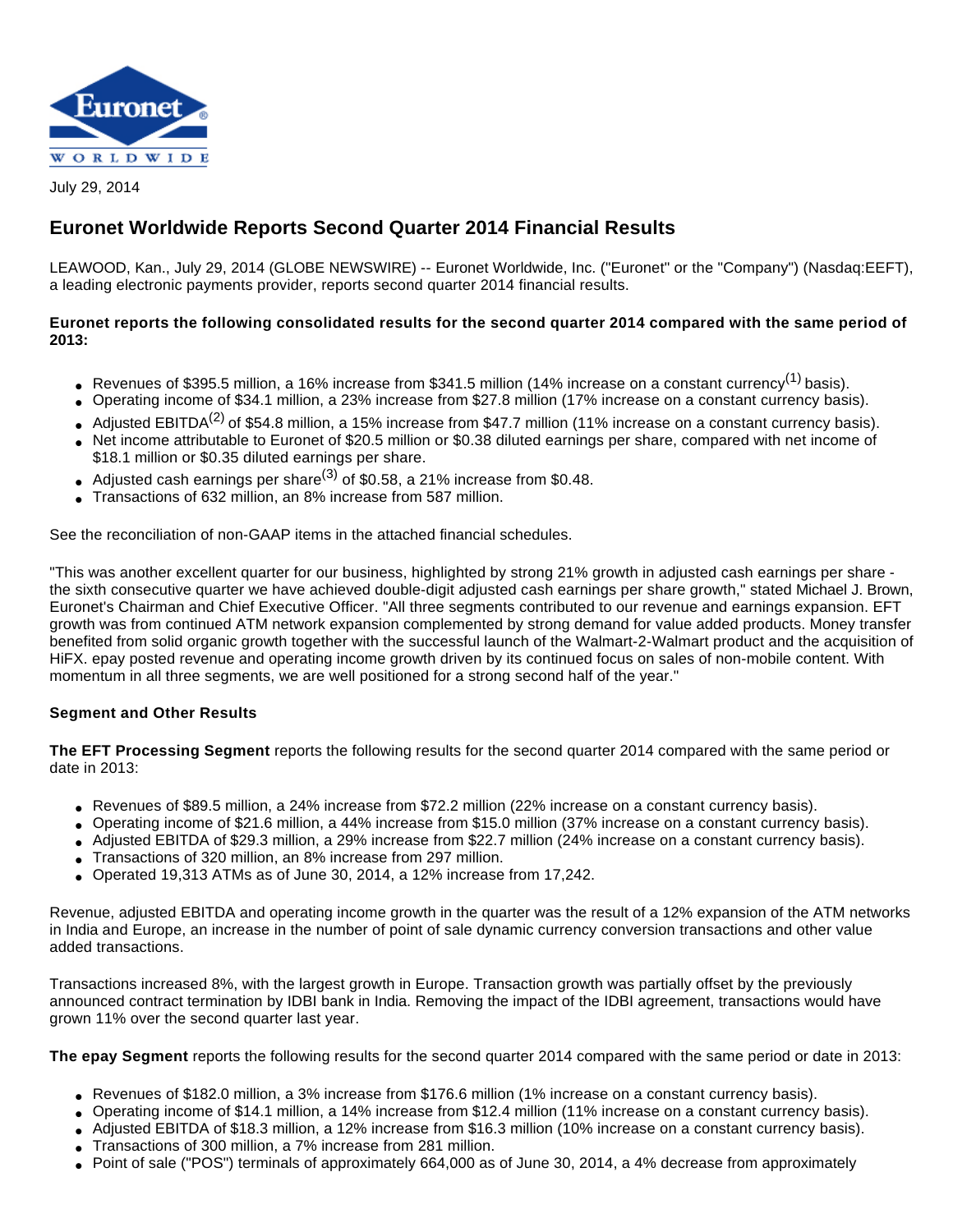689,000.

● Retailer locations of approximately 294,000 as of June 30, 2014, a 16% decrease from approximately 348,000.

epay revenue was up slightly as compared with the prior year on a constant currency basis. Operating income and adjusted EBITDA growth was primarily related to increased demand for non-mobile content, partially offset by certain mobile content transaction declines. Operating income and adjusted EBITDA out-paced revenue growth as a result of increased gross profits of non-mobile content together with cost-saving measures implemented in certain markets.

The increase in transactions was largely driven by growth in India and Germany, partially offset by declines in the Middle East, Brazil, North America and the U.K. The decline in POS terminals and retailer locations stems primarily from the previously disclosed elimination of certain low volume retail locations in the U.S.

**The Money Transfer Segment** reports the following results for the second quarter 2014 compared with the same period or date in 2013:

- Revenues of \$124.3 million, a 33% increase from \$93.4 million (31% increase on a constant currency basis).
- Operating income of \$10.8 million, a 23% increase from \$8.8 million (20% increase on a constant currency basis).
- Adjusted EBITDA of \$16.3 million, a 23% increase from \$13.3 million (20% increase on a constant currency basis).
- Total transactions of 11.5 million, a 29% increase from 8.9 million.
- Network locations of approximately 235,000 as of June 30, 2014, a 15% increase from approximately 204,000.

Money transfer revenues, operating income, adjusted EBITDA and transactions increased as a result of organic growth across the existing Ria business, the successful launch of the Walmart-2-Walmart product and the acquisition of HiFX. Revenue growth outpaced operating income and adjusted EBITDA growth due to continued investment in digital products, costs incurred to launch Walmart-2-Walmart and increased professional fees.

**Corporate and Other** reports \$12.4 million of expense for the second quarter 2014 compared with \$8.4 million for the second quarter 2013. The increase in corporate expense is primarily attributable to the resolution of a dispute related to a potential acquisition in a prior period and acquisition-related expense.

### **Balance Sheet and Financial Position**

Unrestricted cash on hand was \$408.4 million as of June 30, 2014, compared to \$292.3 million as of March 31, 2014. Cash increased primarily as a result of cash balances acquired with HiFX, cash flows generated from operations and increases in operating cash requirements. Total indebtedness was \$411.1 million as of June 30, 2014, compared to \$243.2 million as of March 31, 2014. Debt increased as a result of the acquisition of HiFX and a temporary increase in operating cash requirements.

### **Guidance**

The Company currently expects adjusted cash earnings per share for the third quarter 2014, assuming foreign currency exchange rates remain stable through the end of the quarter, to be approximately \$0.73.

### **Non-GAAP Measures**

In addition to the results presented in accordance with U.S. GAAP, the Company presents non-GAAP financial measures, such as constant currency, adjusted EBITDA and adjusted cash earnings per share financial measures. These measures should be used in addition to, and not a substitute for, net income, operating income and earnings per share computed in accordance with U.S. GAAP. We believe that these non-GAAP measures provide useful information to investors regarding the Company's performance and overall results of operations. These non-GAAP measures are also an integral part of the Company's internal reporting and performance assessment for executives and senior management. The non-GAAP measures used by the Company may not be comparable to similarly titled non-GAAP measures used by other companies. The attached schedules provide a full reconciliation of these non-GAAP financial measures to their most directly comparable U.S. GAAP financial measure.

(1) Constant currency measures are computed as if foreign currency exchange rates did not change from the prior period. This information is provided to illustrate the impact of changes in foreign currency exchange rates on the Company's results when compared to the prior period.

<sup>(2)</sup> Adjusted EBITDA is defined as net income excluding interest, income tax expense, depreciation, amortization, share-based compensation and other non-operating or non-recurring items that are considered expenses under U.S. GAAP.

(3) Adjusted cash earnings per share is defined as diluted U.S. GAAP earnings per share excluding the tax-effected impacts of: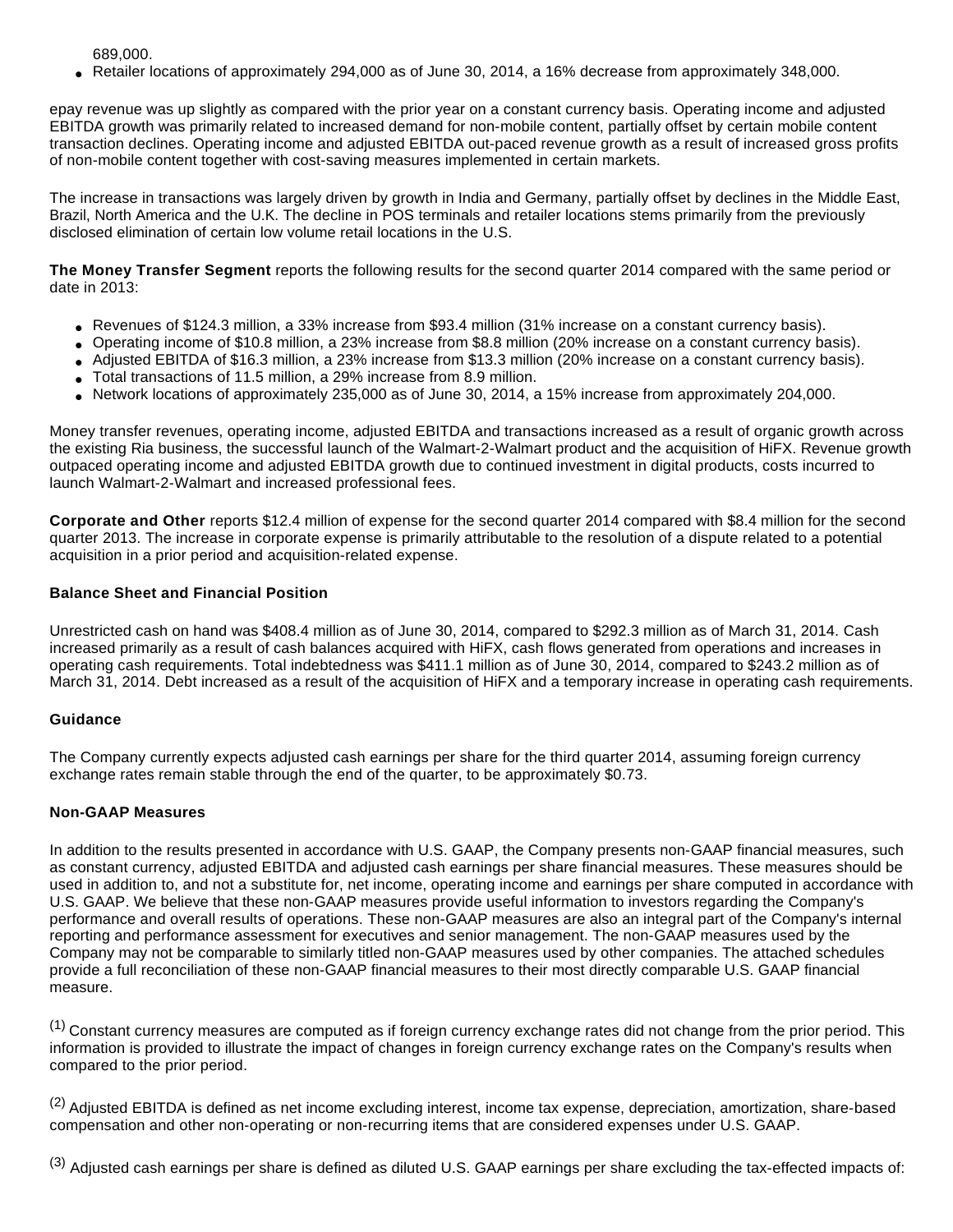a) foreign currency exchange gains or losses, b) goodwill impairment charges, c) gains or losses from the early retirement of debt, d) share-based compensation, e) acquired intangible asset amortization, f) non-cash interest expense, g) non-cash income tax expense, and h) other non-operating or non-recurring items. Adjusted cash earnings per share includes shares potentially issuable in settlement of convertible bonds or other obligations, if the assumed issuances are dilutive to adjusted cash earnings per share. Adjusted cash earnings per share represents a performance measure and is not intended to represent a liquidity measure.

### **Conference Call and Slide Presentation**

Euronet Worldwide will host an analyst conference call on July 30, 2014, at 9:00 a.m. Eastern Time to discuss these results. The call may also include discussion of company developments, forward-looking information and other material information about business and financial matters. To listen to the call via telephone, dial 877-303-6313 (USA) or +1-631-813-4734 (outside the USA). The conference call will also be available via webcast at [http://ir.euronetworldwide.com.](http://www.globenewswire.com/newsroom/ctr?d=10091832&l=25&u=http%3A%2F%2Fir.euronetworldwide.com) Participants should go to the website at least five minutes prior to the scheduled start time of the event to register. A slideshow will be included in the webcast.

A webcast replay will be available beginning approximately one hour after the event at [http://ir.euronetworldwide.com](http://www.globenewswire.com/newsroom/ctr?d=10091832&l=26&u=http%3A%2F%2Fir.euronetworldwide.com) and will remain available for one year.

#### **About Euronet Worldwide, Inc.**

Euronet Worldwide is an industry leader in processing secure electronic financial transactions. The Company offers payment and transaction processing solutions to financial institutions, retailers, service providers and individual consumers. These services include comprehensive ATM, POS and card outsourcing services, card issuing and merchant acquiring services, software solutions, cash-based and online-initiated [consumer-to-consumer](http://www.globenewswire.com/newsroom/ctr?d=10091832&l=28&a=consumer-to-consumer&u=http%3A%2F%2Fwww.riamoneytransfer.com) and [business-to-business](http://www.globenewswire.com/newsroom/ctr?d=10091832&l=28&a=business-to-business&u=http%3A%2F%2Fwww.hifx.com) money transfer services, and electronic distribution of [prepaid](http://www.globenewswire.com/newsroom/ctr?d=10091832&l=28&a=prepaid&u=http%3A%2F%2Fwww.epayworldwide.com) mobile phone time and other prepaid products.

Euronet's global payment network is extensive - including 19,313 ATMs, approximately 69,000 EFT POS terminals and a growing portfolio of outsourced debit and credit card services which are under management in 44 countries; card software solutions; a prepaid processing network of approximately 664,000 POS terminals at approximately 294,000 retailer locations in 33 countries; and a global money transfer network of approximately 235,000 locations serving 131 countries. With corporate headquarters in Leawood, Kansas, USA, and 54 worldwide offices, Euronet serves clients in approximately 155 countries. For more information, please visit the Company's website at [www.euronetworldwide.com](http://www.globenewswire.com/newsroom/ctr?d=10091832&l=29&a=www.euronetworldwide.com&u=http%3A%2F%2Fwww.euronetworldwide.com).

Statements contained in this news release that concern Euronet's or its management's intentions, expectations, or predictions of future performance, are forward-looking statements. Euronet's actual results may vary materially from those anticipated in such forward-looking statements as a result of a number of factors, including: conditions in world financial markets and general economic conditions, including economic conditions in specific countries or regions; technological developments affecting the market for the Company's products and services; foreign currency exchange rate fluctuations; the effects of any potential future computer security breaches; the Company's ability to renew existing contracts at profitable rates; changes in fees payable for transactions performed for cards bearing international logos or over switching networks such as card transactions on ATMs; changes in the Company's relationship with, or in fees charged by, the Company's business partners; competition; the outcome of claims and other loss contingencies affecting the Company; and changes in laws and regulations affecting the Company's business, including immigration laws. These risks and other risks are described in the Company's filings with the Securities and Exchange Commission, including our Annual Report on Form 10-K, Quarterly Reports on Form 10-Q and Current Reports on Form 8-K. Copies of these filings may be obtained via the SEC's Edgar website or by contacting the Company or the SEC. Any forward-looking statements made in this release speak only as of the date of this release. Euronet does not intend to update these forward-looking statements and undertakes no duty to any person to provide any such update under any circumstances. The Company regularly posts important information to the investor relations section of its website.

# **EURONET WORLDWIDE, INC.**

# **Consolidated Statements of Income**

**(unaudited - in millions, except share and per share data)**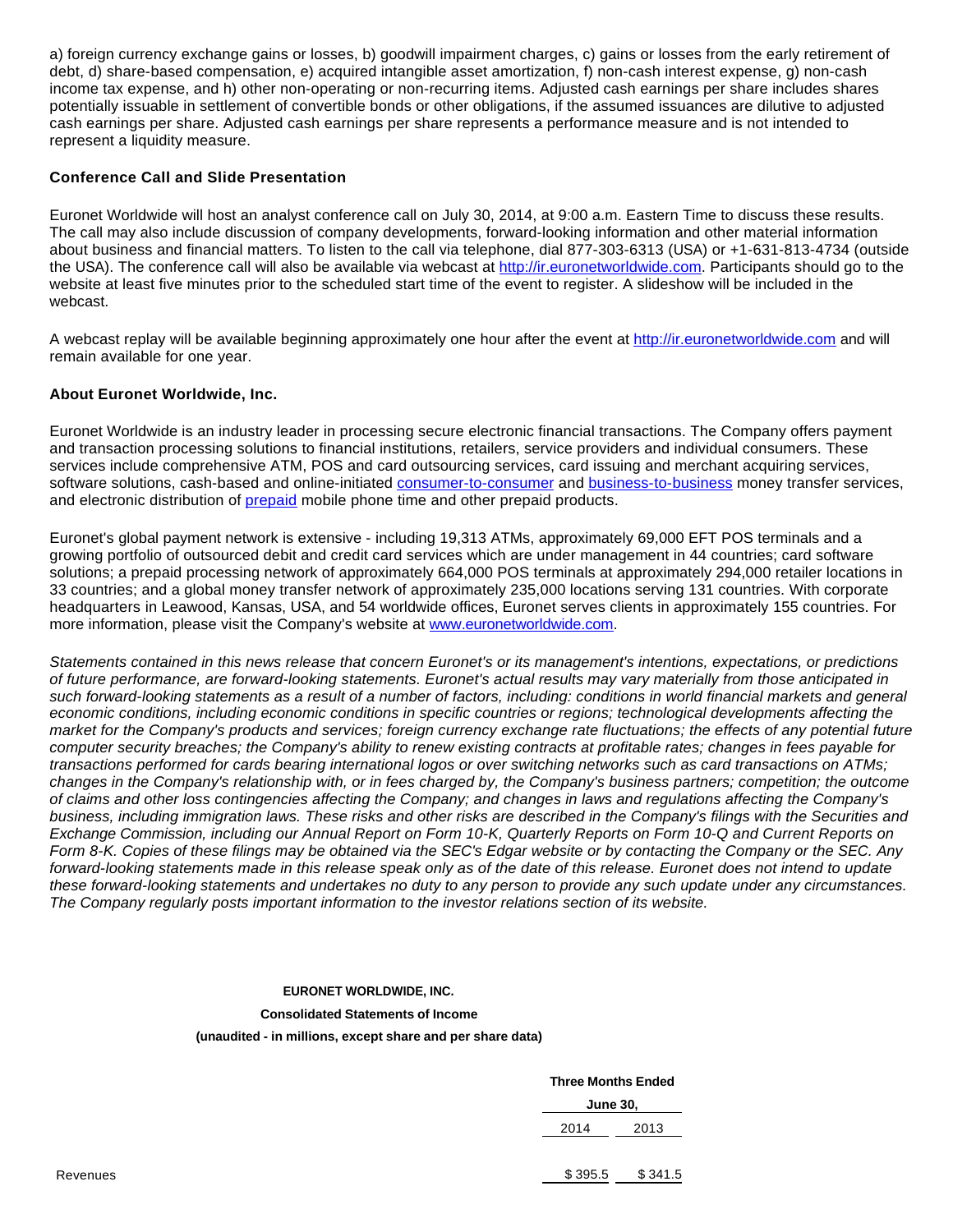| Operating expenses:                                 |        |        |
|-----------------------------------------------------|--------|--------|
| Direct operating costs                              | 242.6  | 214.3  |
| Salaries and benefits                               | 60.4   | 51.8   |
| Selling, general and administrative                 | 41.1   | 31.4   |
| Depreciation and amortization                       | 17.3   | 16.2   |
| Total operating expenses                            | 361.4  | 313.7  |
| Operating income                                    | 34.1   | 27.8   |
| Other income (expense):                             |        |        |
| Interest income                                     | 0.6    | 0.4    |
| Interest expense                                    | (2.4)  | (2.5)  |
| Income from unconsolidated affiliates               |        | 0.1    |
| Other expense                                       |        | (0.4)  |
| Foreign currency exchange (loss) gain               | (3.1)  | 1.5    |
| Total other expense, net                            | (4.9)  | (0.9)  |
| Income before income taxes                          | 29.2   | 26.9   |
| Income tax expense                                  | (8.7)  | (8.7)  |
| Net income                                          | 20.5   | 18.2   |
| Net income attributable to noncontrolling interests |        | (0.1)  |
| Net income attributable to Euronet Worldwide, Inc.  | \$20.5 | \$18.1 |
|                                                     |        |        |

| Earnings per share attributable to Euronet Worldwide, Inc. stockholders - diluted | \$0.38                | \$ 0.35 |
|-----------------------------------------------------------------------------------|-----------------------|---------|
| Diluted weighted average shares outstanding                                       | 53,773,759 51,517,640 |         |

# **EURONET WORLDWIDE, INC. Condensed Consolidated Balance Sheets**

**(in millions)**

|                                           | As of           |              |
|-------------------------------------------|-----------------|--------------|
|                                           | <b>June 30.</b> | As of        |
|                                           | 2014            | December 31, |
|                                           | (unaudited)     | 2013         |
| <b>ASSETS</b>                             |                 |              |
| Current assets:                           |                 |              |
| Cash and cash equivalents                 | \$408.4         | \$209.8      |
| Restricted cash                           | 63.4            | 78.0         |
| Inventory - PINs and other                | 69.1            | 92.8         |
| Trade accounts receivable, net            | 328.4           | 390.6        |
| Prepaid expenses and other current assets | 104.5           | 69.2         |
| Total current assets                      | 973.8           | 840.4        |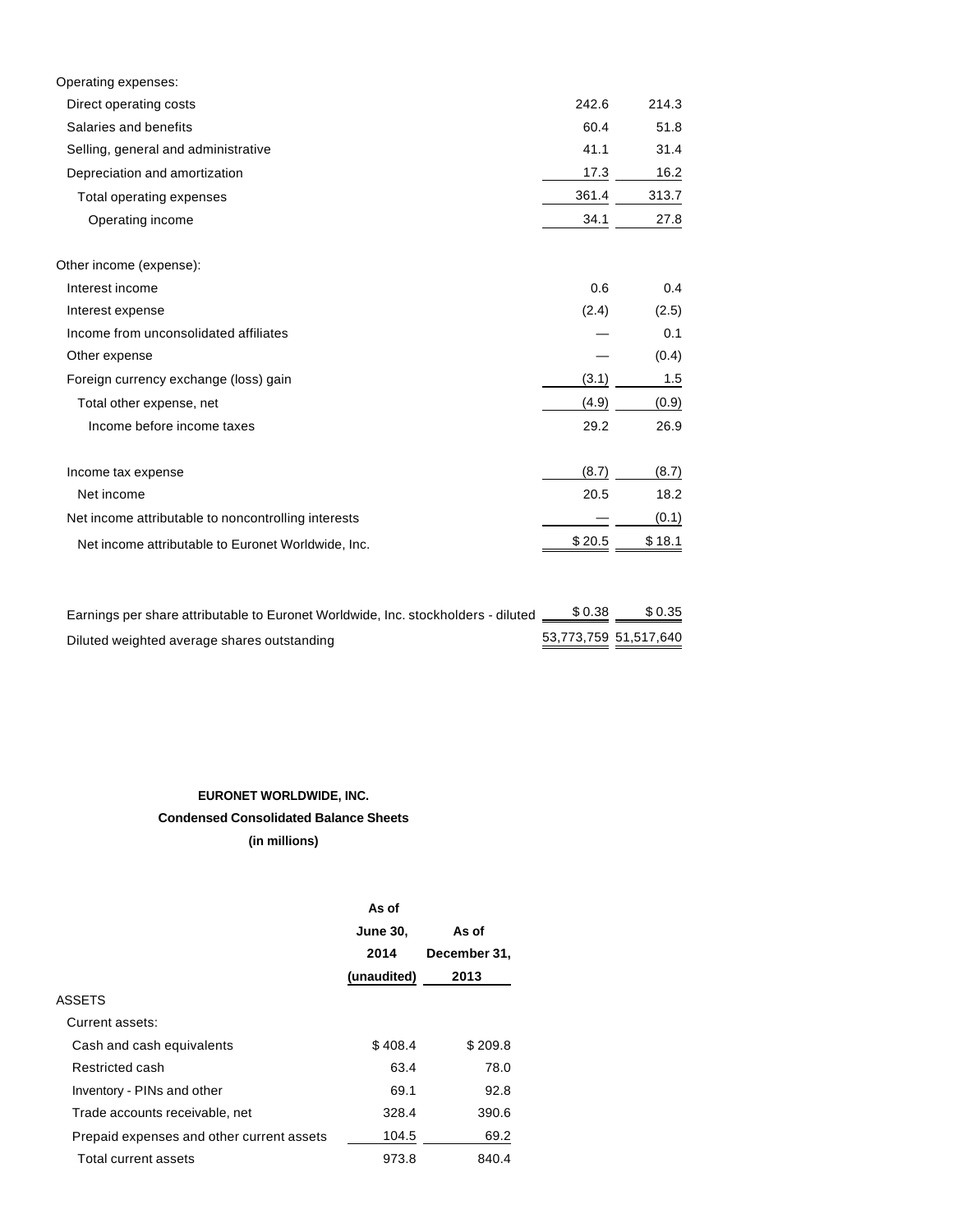| Property and equipment, net                       | 125.3     | 116.2     |
|---------------------------------------------------|-----------|-----------|
| Goodwill and acquired intangible assets, net      | 843.3     | 591.4     |
| Other assets, net                                 | 52.1      | 50.1      |
| <b>Total assets</b>                               | \$1,994.5 | \$1,598.1 |
| <b>LIABILITIES AND EQUITY</b>                     |           |           |
| <b>Current liabilities:</b>                       |           |           |
| Accounts payable and other current liabilities    | \$774.9   | \$718.7   |
| Short-term debt obligations                       | 12.4      | 13.3      |
| <b>Total current liabilities</b>                  | 787.3     | 732.0     |
| Debt obligations, net of current portion          | 396.8     | 188.5     |
| Capital lease obligations, net of current portion | 1.9       | 2.9       |
| Deferred income taxes                             | 38.9      | 17.7      |
| Other long-term liabilities                       | 18.4      | 18.6      |
| <b>Total liabilities</b>                          | 1,243.3   | 959.7     |
| Equity                                            | 751.2     | 638.4     |
| Total liabilities and equity                      | \$1,994.5 | \$1,598.1 |

# **EURONET WORLDWIDE, INC. Reconciliation of Net Income to Adjusted EBITDA (unaudited - in millions)**

|                                                                                                                             | Three months ended June 30, 2014 |     |          |                 |                       |
|-----------------------------------------------------------------------------------------------------------------------------|----------------------------------|-----|----------|-----------------|-----------------------|
|                                                                                                                             | <b>EFT</b><br>Processing epay    |     | Transfer | Money Corporate | Services Consolidated |
| Net income                                                                                                                  |                                  |     |          |                 | \$20.5                |
| Add: Income tax expense                                                                                                     |                                  |     |          |                 | 8.7                   |
| Add: Total other expense, net                                                                                               |                                  |     |          |                 | 4.9                   |
| Operating income (expense)                                                                                                  | $$21.6$ $$14.1$                  |     | \$10.8   | \$(12.4)        | 34.1                  |
| Add: Depreciation and amortization                                                                                          | 7.6                              | 4.1 | 5.5      | 0.1             | 17.3                  |
| Add: Share-based compensation                                                                                               | 0.1                              | 0.1 |          | 3.2             | 3.4                   |
| Earnings (expense) before interest, taxes, depreciation, amortization and share-based<br>compensation (Adjusted EBITDA) (1) | $$29.3$ \$18.3                   |     | \$16.3   | \$ (9.1)        | \$54.8                |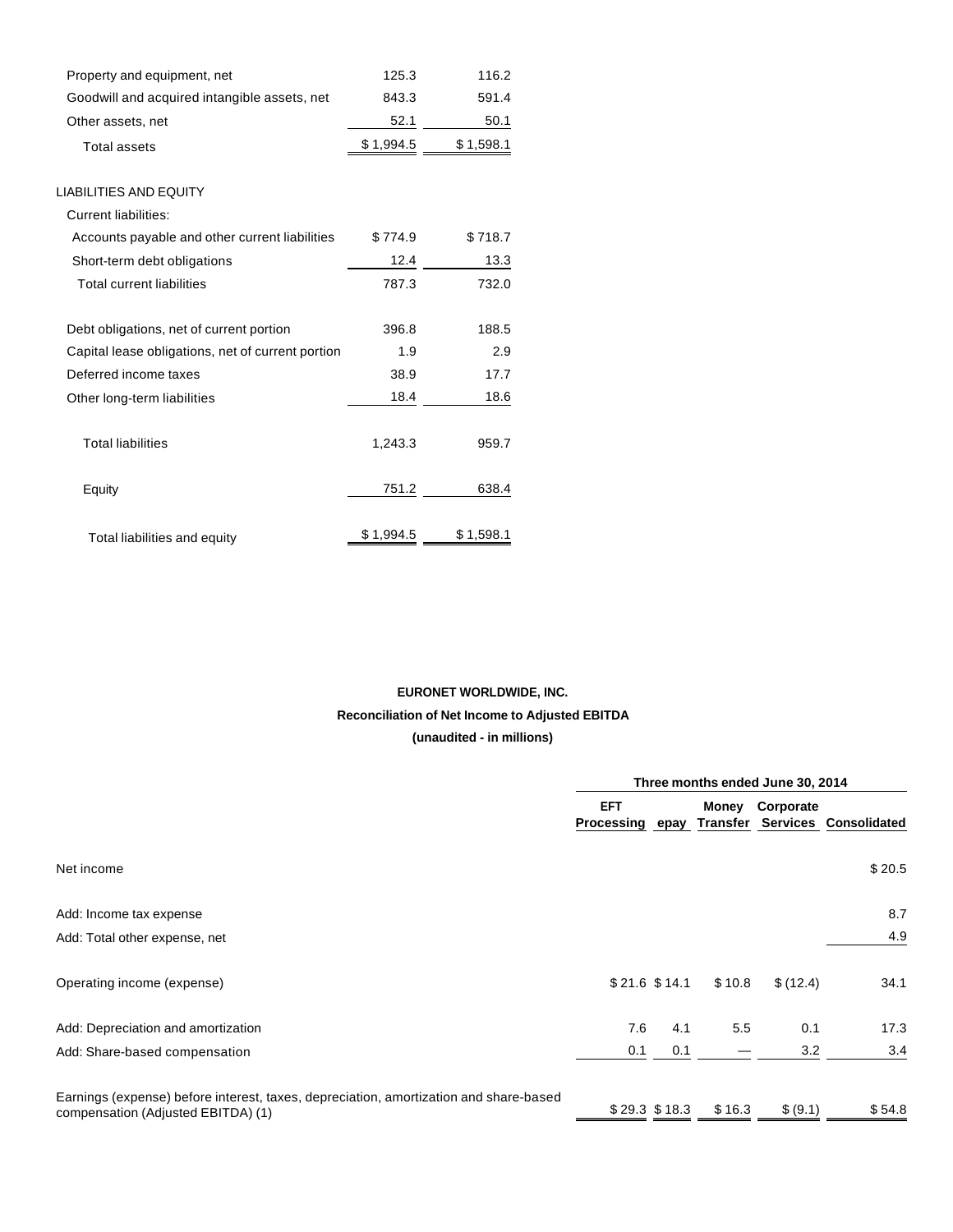|                                                                                                                             | Three months ended June 30, 2013 |                 |                   |           |                       |
|-----------------------------------------------------------------------------------------------------------------------------|----------------------------------|-----------------|-------------------|-----------|-----------------------|
|                                                                                                                             | <b>EFT</b><br>Processing epay    |                 | Money<br>Transfer | Corporate | Services Consolidated |
| Net income                                                                                                                  |                                  |                 |                   |           | \$18.2                |
| Add: Income tax expense                                                                                                     |                                  |                 |                   |           | 8.7                   |
| Add: Total other expense, net                                                                                               |                                  |                 |                   |           | 0.9                   |
| Operating income (expense)                                                                                                  |                                  | $$15.0$ $$12.4$ | \$8.8             | \$ (8.4)  | 27.8                  |
| Add: Depreciation and amortization                                                                                          | 7.7                              | 3.9             | 4.5               | 0.1       | 16.2                  |
| Add: Share-based compensation                                                                                               |                                  |                 |                   | 3.7       | 3.7                   |
| Earnings (expense) before interest, taxes, depreciation, amortization and share-based<br>compensation (Adjusted EBITDA) (1) |                                  | $$22.7$ $$16.3$ | \$13.3            | \$ (4.6)  | \$47.7                |

(1) Adjusted EBITDA is a non-GAAP measure that should be considered in addition to, and not a substitute for, net income and operating income computed in accordance with U.S. GAAP.

# **EURONET WORLDWIDE, INC.**

#### **Reconciliation of Adjusted Cash Earnings per Share**

#### **(unaudited - in millions, except share and per share data)**

|                                                                               | <b>Three Months Ended</b><br><b>June 30,</b> |            |  |
|-------------------------------------------------------------------------------|----------------------------------------------|------------|--|
|                                                                               |                                              |            |  |
|                                                                               | 2014                                         | 2013       |  |
| Net income attributable to Euronet Worldwide, Inc.                            | \$20.5                                       | \$18.1     |  |
| Foreign currency exchange loss (gain)                                         | 3.1                                          | (1.5)      |  |
| Intangible asset amortization                                                 | 5.6                                          | 5.3        |  |
| Share-based compensation                                                      | 3.4                                          | 3.7        |  |
| Income tax effect of above adjustments                                        | (1.5)                                        | (0.9)      |  |
| Non-cash GAAP tax expense                                                     | 0.3                                          | 0.3        |  |
| Adjusted cash earnings <sup>(2)</sup>                                         | \$31.4                                       | \$25.0     |  |
| Adjusted cash earnings per share - diluted <sup>(2)</sup>                     | \$0.58                                       | \$0.48     |  |
| Diluted weighted average shares outstanding (GAAP)                            | 53,773,759                                   | 51,517,640 |  |
| Effect of assumed conversion of convertible debentures <sup>(1)</sup>         |                                              | 88,587     |  |
| Effect of unrecognized share-based compensation on diluted shares outstanding | 354,237                                      | 688,998    |  |
| Adjusted diluted weighted average shares outstanding                          | 54,127,996                                   | 52,295,225 |  |